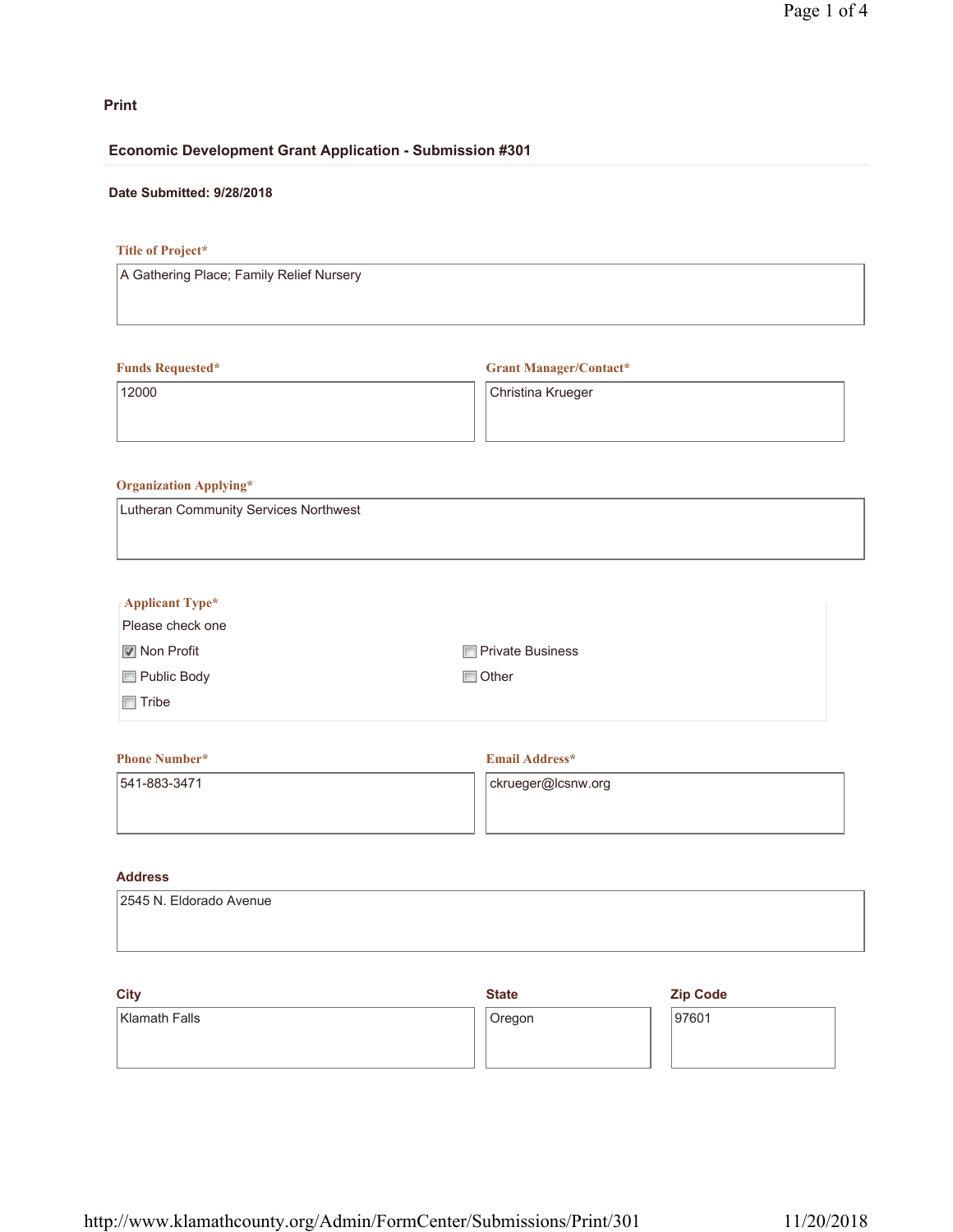#### **Brief Description of Project\***

This project will create a healthy environment for our community's most at risk children, and foster a lifestyle that assists individuals to contribute to the economic growth and stability of our community. Requested funds will be used to purchase furniture and/or supplies to operate a valuable community resource; a Relief Nursery. Relief Nurseries are therapeutic programs that serve families with children ages 0-6 who are at high risk of abuse and neglect. We would work with families to address their risks and needs using a combination of classroom education, parent support, and individualized services. This prevents and reduces child abuse and neglect in the community. Relief Nurseries are designed to prevent or shorten a child's stay in foster care by strengthening and nurturing the family by using a holistic approach that relies on evidence based practices.

Our Relief Nursery project will bring at minimum four new jobs to Klamath County. It will elevate our community by helping to create self-sufficiency and safety within the families that need it most. This is a crucial resource to keep our community members out of poverty. The project will also spend dollars locally whenever possible. We will purchase or lease a facility within Klamath County. Construction/remodel, maintenance, furniture and supply purchases will remain local as long as it is competitive/comparable pricing. The opportunity to create jobs, and foster an environment that creates long term improvements to our local workforce is part of the mission of any prevention service.

Also provide a project schedule if possible.

#### **Explain the source of all funds for this project\***

Oregon Association for Relief Nurseries (OARN) has approved LCSNW to open a new Relief Nursery with start-up and ongoing funding. We will operate with a blend of public and private grants, individual donations, and local business contributions. Our budget to start this project totals \$190,00. Each classroom costs approximately \$75,000 to operate. LCSNW has assessed the community needs in Klamath County and have determined that we will begin our Relief Nursery by offering two classrooms. The remaining \$40,000 in budgeted costs are various start-up expenses for the first year. We plan to expand as necessary to facilitate the needs in our community. If only partial funding is received from this grant, we will continue seeking other funding sources to supplement financial needs.

In addition to this answer, a project budget is necessary. A detailed budget is not required; in the box below provide a general financial description. Identify how this project would be modified if only partial funding from the County is obtained. Be sure to include the required 30% cash match in your budget

#### **Explain what exactly the project funds (and especially the county funds) will pay for\***

We will use County funds to purchase furnishings and supplies for an early learning classroom. Furnishings and supplies consist of items that include but are not limited to; a changing table, classroom tables and chairs, shelves, sensory equipment (sandbox, water table etc), art items (paper, glue, pencils, markers, crayons,etc.), and toys (dolls, blocks, bikes, manipulatives, etc).

Identify how this project would be modified if only partial funding from the County is obtained. Be sure to include the required 30% cash match in your budget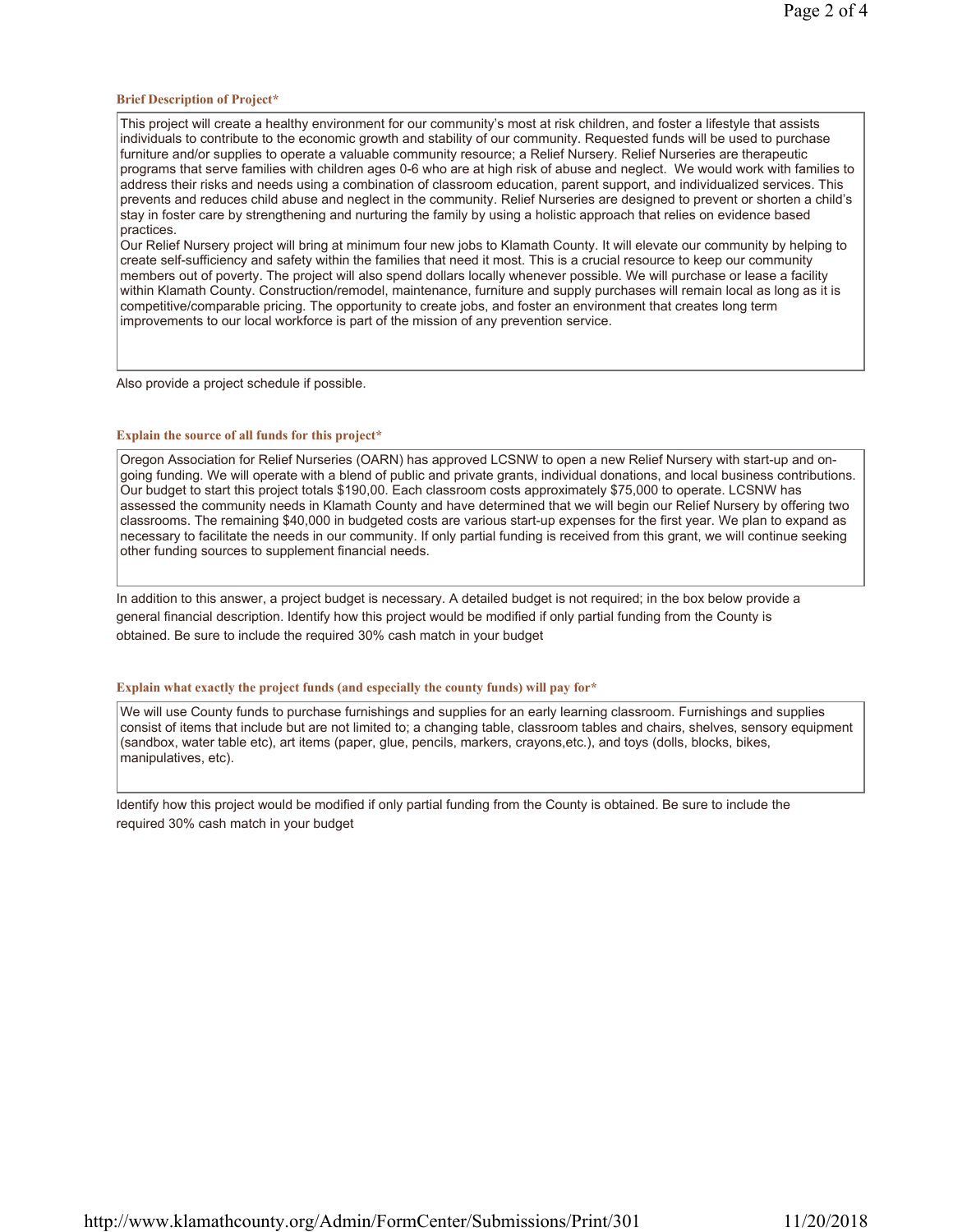### **Identify the specific economic development benefits from this project\***

A minimum of four jobs will be created to include: a Relief Nursery program manager, lead teacher, teacher interventionist, and classroom aide.

Our project benefits the community with short- and long-range economic development benefits. The short range benefits are the addition of living wage jobs and the influx of program money into our local economy for costs associated with start-up and implementation of the Relief Nursery program. Each classroom added will require an additional two to three full time positions. Long-range economic benefits include supporting families and individuals to be healthy, contributing members of our community who are able to be successful employees. Research has shown direct correlations between the effects of child maltreatment and adult functioning and employment. Our project will increase adult functioning that will in turn increase the labor pool in our community. Untreated childhood trauma costs business' and communities over \$144,000 in productivity losses over the lifetime of one victim. The estimated earnings gap for victims of child abuse and neglect is \$5,890 annually. Klamath county has one of the highest child maltreatment rates in the state, with 458 children in foster care in 2017 (2017 Child Welfare Data Book-revised 8-27-18). When these children enter the workforce it is estimated that their wages will add over \$2,000,000 to our economy over a lifetime. Relief Nurseries reduce the impact of trauma and increase future employability and wages of children and families, which will have long-range economic impacts in Klamath County.

Reference to economic development objectives in section 5 in grant memorandum

### **Identify how this project is consistent with regional or local economic development plans\***

This project is consistent with regional and local economic development by creating new jobs, and will expand our current business capacity to include a Relief Nursery. The development and education to families participating in this project will create quality employees that can contribute to our local workforce. This will promote economic equity and support development in our County.

http://www.scoedd.org/docs/2013%2020CEDS%20Final.pdf

### **Describe the prospective applicant's experience in administering and/or delivering similar types of projects\***

LCSNW successfully implemented a Relief Nursery in Yamhill County in 2012 to address their high child abuse and neglect rates. With strong community partnerships and backing, our Yamhill office created success in the community and among high risk families to effectively reduce child abuse. In Klamath Falls, we have performed studies, have connected with our community and have followed the necessary steps to have a successful implementation in this County. We have built strong partnerships and community buy-in as well as support from our Yamhill staff to help us identify challenges and solutions. Once we have the needed funds, we plan to open our first classroom in January, 2019.

#### **Describe how the prospective applicant intends to publically acknowledge the assistance received from the County:\***

LCSNW plans to provide a press release to our local newspaper as well as in our monthly newsletter. In our office, we will post a plaque stating that funding from Klamath County Economic Development Grant made this Relief Nursery possible. We will also announce the funding on our Facebook page and twitter feed.

At a minimum, the applicant will provide a press release to local media

**Let us know of any questions, comments or concerns that you would like to give us about the Economic Development Grant Program or any feedback you would like to offer**

 $\sf LCSNW$  has identified a direct correlation between these funds that will help open a Relief Nursery in Klamath County, and increased productivity and economic growth in our region. While the proposed outcomes may take time to see the economic impact, LCSNW believes that this investment is worth waiting for to increase the overall health and well-being of parents and children throughout the community. Happier community members make a more productive economy. Thank you for taking the time to consider this crucial need.